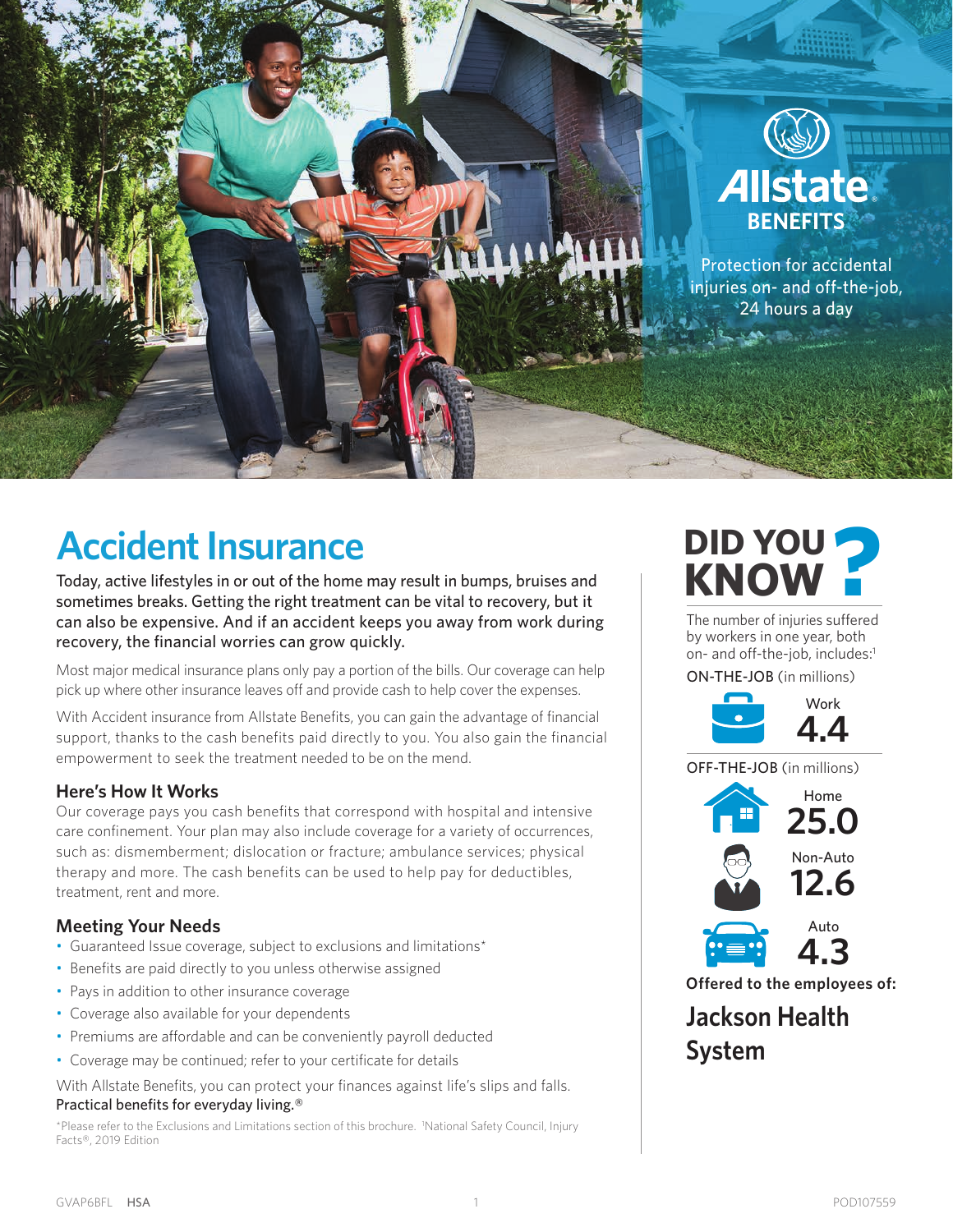# **Meet Daniel & Sandy**

**Daniel and Sandy are like most active couples; they enjoy the outdoors and a great adventure. They have seen their share of bumps, bruises and breaks. Sandy knows an accidental injury could happen to either of them. Most importantly, she worries about how they will pay for it.**

**Here is what weighs heavily on her mind:**

- Major medical will only pay a portion of the expenses associated with injury treatments
- They have copays they are responsible for until they meet their deductible
- If they miss work because of an injury, they must cover the bills, rent/mortgage, groceries and their child's education
- If they need to seek treatment not available locally, they will have to pay for it

Daniel's story of injury and treatment turned into a happy ending, because he had supplemental Accident Insurance to help with expenses.



Daniel and Sandy choose benefits to help protect their family if they suffer an accidental injury.





Daniel was playing a pick-up game of basketball with his friends when he went up for a jump-shot and, on his way back down, twisted his foot and ruptured his Achilles tendon .

#### Here's Daniel's treatment path:

- Taken by ambulance to the emergency room
- Examined by a doctor and X-rays were taken
- Underwent surgery to reattach the tendon
- Visited by his doctor and released after a one-day stay in the hospital
- Had to immobilize his ankle for 6 weeks
- Seen by the doctor during a follow-up visit and sent to physical therapy to strengthen his leg and improve his mobility

Daniel would go online after each of his treatments to file claims. The cash benefits were direct deposited into his bank account.

Daniel is back playing basketball and enjoying life.



Daniel's Accident claim paid cash benefits for the following:

Ground Ambulance Medicine Emergency Room X-rays Initial Hospital Confinement Daily Hospital Confinement Accident Physician's Treatment Tendon Surgery General Anesthesia Outpatient Physician Physical Therapy (3 days/week)

For a listing of benefits and benefit amounts, see your company's rate insert.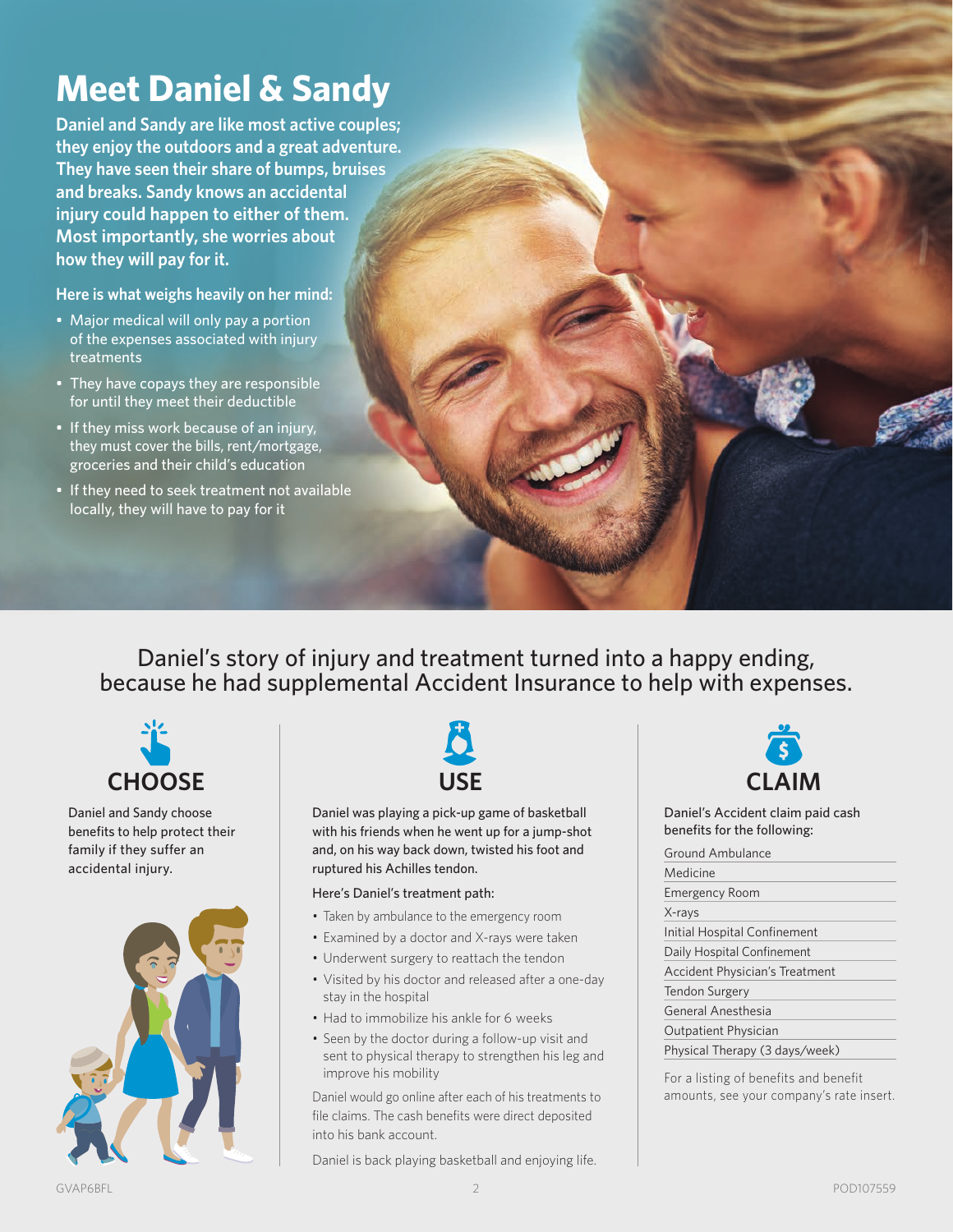Cash benefits provide you with options, because you decide how to use them.



### Finances

Can help protect HSAs, savings, retirement plans and 401(k)s from being depleted.

# Travel

Can help pay for expenses while receiving treatment in another city.

Home

Can help pay the mortgage, continue rental payments, or perform needed home repairs for after care.



# Expenses

Can help pay your family's living expenses such as bills, electricity, and gas.



#### **MyBenefits: 24/7 Access allstatebenefits.com/mybenefits**

An easy-to-use website that offers 24/7 access to important information about your benefits. Plus, you can submit and check your claims (including claim history), request your cash benefit to be direct deposited, make changes to personal information, and more.

## **Dependent Eligibility**

Coverage may include you, your spouse or domestic partner, and your children.

\*Two treatments per covered person, per accident. \*\*Up to three times per covered person, per accident. 1 Multiple dislocations, fractures, dismemberments or functional losses from the same accident are limited to the amount shown in the Benefit Amounts on rate insert. <sup>2</sup> Two or more surgeries done at the same time are considered one operation. 3 Paid for each day a room charge is incurred, up to 30 days for each covered person per continuous period of rehabilitation unit confinement, for a maximum of 60 days per calendar year. Not paid for days on which the Daily Hospital Confinement benefit is paid.

#### **Using your cash benefits Benefits** (subject to maximums as listed on the attached rate insert)

#### **BASE POLICY BENEFITS**

Initial Hospital Confinement

Daily Hospital Confinement - up to 365 days for any one accident Intensive Care - up to 180 days for each period of continuous confinement

# **RIDER BENEFITS ADDED TO BASE POLICY**

Accident Treatment & Urgent Care Rider

^ *Benefits for:* Ground Ambulance, Air Ambulance, Accident Physician's Treatment, X-ray, Urgent Care

Dislocation/Fracture Rider<sup>1</sup> - amount paid depends on type of dislocation or fracture. See Injury Benefit Schedule in rate insert

Emergency Room Services Rider - received as a result of injury

#### **OPTIONAL/ADDITIONAL RIDER BENEFITS**

Outpatient Physician's Treatment for Accident and Preventive Care Benefit Rider - Once per day, per covered person, not to exceed 2 days per covered person, per calendar year and a maximum of 4 days per calendar

year if dependents are covered. Does not cover sickness

Accidental Death, Dismemberment and Functional Loss Rider

Benefits for: Accidental Death, Common Carrier, Dismemberment<sup>1</sup>, Functional Loss<sup>1</sup>

#### Benefit Enhancement Rider

Accident Follow-Up Treatment - not payable for the same visit for which the Physical, Occupational or Speech Therapy benefit is paid\*

Lacerations

Burns - treatment for one or more burns, other than sunburns

Skin Graft - for a burn for which a benefit is paid under the Burns benefit

Brain Injury Diagnosis - first diagnosis of concussion, cerebral laceration, cerebral contusion or intracranial hemorrhage. Must be diagnosed by CT Scan, MRI, EEG, PET scan or X-ray

Computed Tomography (CT) Scan and Magnetic Resonance Imaging (MRI) - treatments must be received within 30 days after the accident. Payable once per covered person, per accident, per calendar year

Paralysis - spinal cord injury resulting in complete/permanent loss of use of two or more limbs for 90 consecutive days

Coma with Respiratory Assistance - unconsciousness lasting 7 or more days; intubation required. Medically induced comas excluded

Open Abdominal or Thoracic Surgery - must be performed by a physician<sup>2</sup>

Tendon, Ligament, Rotator Cuff or Knee Cartilage Surgery - surgery for torn, ruptured, or severed tendon, ligament, rotator cuff or knee cartilage; pays the reduced amount shown for arthroscopic exploratory surgery<sup>2</sup>

Ruptured Disc Surgery - diagnosis and surgical repair to a ruptured disc of the spine by a physician<sup>2</sup>

Eye Surgery - surgery or removal of a foreign object by a physician

General Anesthesia - payable only if one of the rider Surgery benefits is paid

#### Blood and Plasma

Appliance - physician-prescribed wheelchair, crutches or walker to help with personal locomotion or mobility Medical Supplies

#### Medicine

Prosthesis - physician-prescribed prosthetic arm, leg, hand, foot or eye lost as a result of an accident

Physical, Occupational or Speech Therapy - 1 treatment per day; maximum of 6 treatments per accident. Includes chiropractic services. Not payable for same visit for which Accident Follow-Up Treatment benefit is paid

Rehabilitation Unit - must be hospital-confined due to an injury prior to being transferred to rehab<sup>3</sup>

Non-Local Transportation - obtaining treatment more than 50 miles from your home when not available locally. Ground or air ambulance is not covered\*\*

Family Member Lodging - 1 adult family member to be with you while you are hospital confined. Not paid if family member lives within 50 miles of the hospital. Payable up to 30 days per accident

Post-Accident Transportation - three-day hospital stay more than 250 miles from your home, with a flight on a common carrier to return home. Payable only if the Daily Hospital Confinement benefit is paid

Broken Tooth - dental repair by crown, filling or extraction; only one of the three is covered per accident. Injury must be to natural teeth and cannot be due to biting or chewing

Residence/Vehicle Modification - permanent structural modification certified necessary by a physician, within 365 days after accident

Pain Management (Epidural Injection) - injection in the spine to manage pain due to an accidental injury

Miscellaneous Outpatient Surgery - physician-performed outpatient surgical procedure. Not paid if one of the following benefits is paid: Open Abdominal or Thoracic Surgery; Tendon, Ligament, Rotator Cuff or Knee Cartilage Surgery; Ruptured Disc Surgery; or Eye Surgery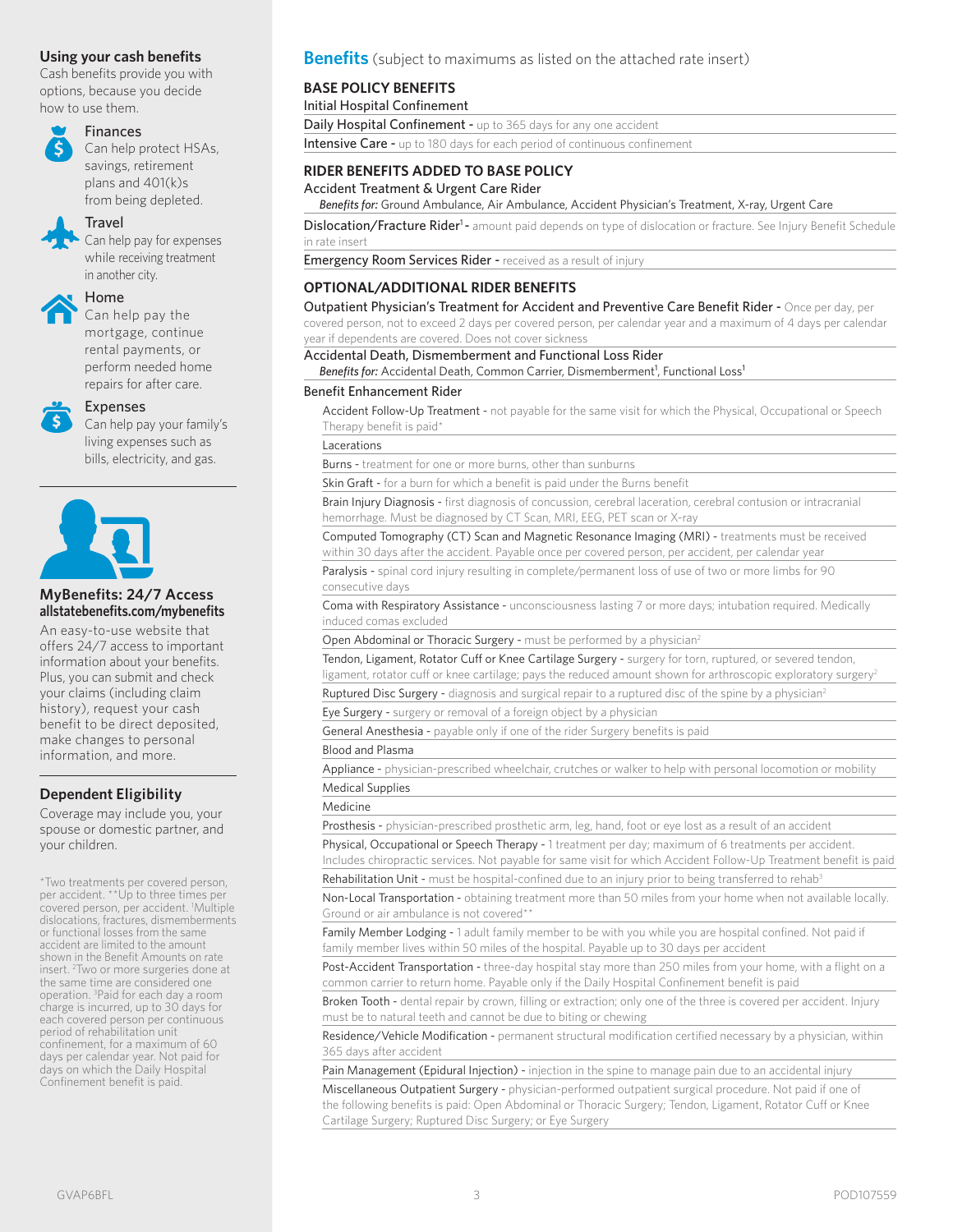# Group Voluntary Accident (GVAP6)

24-Hour Accident Insurance from Allstate Benefits

#### BENEFIT AMOUNTS

Benefits are paid once per accident unless otherwise noted here or in the brochure

| Deficits are paid once per accident unless otherwise noted here of in the prochuit |                   |                   |
|------------------------------------------------------------------------------------|-------------------|-------------------|
| <b>BASE POLICY BENEFIT</b>                                                         | PLAN <sub>1</sub> | PLAN <sub>2</sub> |
| Initial Hospital Confinement<br>(pays once/year)                                   | \$1,500           | \$2,000           |
| Daily Hospital Confinement<br>(pays daily)                                         | \$300             | \$400             |
| Intensive Care (pays daily)                                                        | \$600             | \$800             |
| <b>RIDER BENEFITS</b>                                                              | PLAN <sub>1</sub> | PLAN <sub>2</sub> |
| Accident Treatment & Urgent Care Rider                                             |                   |                   |
| Ambulance<br>Ground                                                                | \$200             | \$300             |
| Air                                                                                | \$600             | \$900             |
| Accident Physician's Treatment                                                     | \$100             | \$150             |
| X-ray                                                                              | \$200             | \$300             |
| Urgent Care                                                                        | \$100             | \$150             |
| Dislocation or Fracture Rider <sup>1</sup>                                         | \$6,000           | \$8,000           |
| Emergency Room Services Rider                                                      | \$200             | \$300             |
| Outpatient Physician's Treatment for Accident and                                  |                   |                   |
| Preventive Care Benefit Rider (OPH)<br>(pays daily)                                | \$25              | \$50              |
| Accidental Death <sup>*</sup> , Dismemberment <sup>1,*</sup> and Functional        |                   |                   |
| Loss <sup>1,<math>*</math></sup> Rider                                             | \$40,000          | \$60,000          |
| Common Carrier<br>(fare-paying passenger)                                          | \$100,000         | \$150,000         |
| <b>BENEFIT ENHANCEMENT RIDER</b>                                                   | PLAN <sub>1</sub> | PLAN <sub>2</sub> |
| Accident Follow-Up Treatment<br>(pays daily)                                       | \$50              | \$100             |
| Lacerations                                                                        | \$50              | \$100             |
| <15% body<br><b>Burns</b>                                                          | \$100             | \$200             |
| 15% or more                                                                        | \$500             | \$1,000           |
| Skin Graft (% of Burns Benefit)                                                    | 50%               | 50%               |
| Brain Injury Diagnosis                                                             | \$300             | \$600             |
| Computed Tomography (CT) Scan and                                                  |                   |                   |
| Magnetic Resonance Imaging (MRI)<br>(pays once/year)                               | \$50              | \$100             |
| Paralysis (pays once)<br>Paraplegia                                                | \$7,500           | \$15,000          |
| Quadriplegia                                                                       | \$15,000          | \$30,000          |
| Coma with Respiratory Assistance                                                   | \$10,000          | \$20,000          |
| Open Abdominal or Thoracic Surgery                                                 | \$1,000           | \$2,000           |
| Tendon, Ligament, Rotator Cuff<br>Surgery                                          | \$500             | \$1,000           |
| or Knee Cartilage Surgery<br>Exploratory                                           | \$150             | \$300             |
| Ruptured Spinal Disc Surgery                                                       | \$500             | \$1,000           |
| Eye Surgery                                                                        | \$100             | \$200             |
| General Anesthesia                                                                 | \$100             | \$200             |
| <b>Blood and Plasma</b>                                                            | \$300             | \$600             |
| Appliance                                                                          | \$125             |                   |
| Medical Supplies                                                                   | \$5.00            | \$250<br>\$10.00  |
| Medicine                                                                           |                   |                   |
| 1 device                                                                           | \$5.00            | \$10.00           |
| Prosthesis                                                                         | \$500             | \$1,000           |
| 2 or more devices                                                                  | \$1,000           | \$2,000           |
| Physical, Occupational or Speech Therapy<br>(pays daily)                           | \$30              | \$60              |
| Rehabilitation Unit<br>(pays daily)                                                | \$100             | \$200             |
| Non-Local Transportation                                                           | \$250             | \$500             |
| Family Member Lodging<br>(pays daily)                                              | \$100             | \$200             |
| Post-Accident Transportation<br>(pays once/year)                                   | \$200             | \$400             |
| Broken Tooth                                                                       | \$100             | \$200             |
| Residence/Vehicle Modification                                                     | \$500             | \$1,000           |
| Pain Management (Epidural Injection)                                               | \$50              | \$100             |
| Miscellaneous Outpatient Surgery                                                   | \$100             | \$200             |

\*Each benefit pays the amount shown.  $1$  Up to amount shown; see Injury Benefit Schedule on reverse. Multiple losses from same injury pay only up to amount shown above.

# Offered to the employees of: Jackson Health System

Account Original Effective Date: 01/00/1900

#### PLAN 1 PREMIUMS

| <b>MODE</b> | FF.    | $ EE + SP EE + CH$ |                             |  |
|-------------|--------|--------------------|-----------------------------|--|
| Bi-Weekly   | \$5.70 |                    | $$9.86$   \$12.78   \$15.46 |  |

### PLAN 2 PREMIUMS

| <b>MODE</b> | EE |                   | $ EE + SP EE + CH$      |  |
|-------------|----|-------------------|-------------------------|--|
| Bi-Weekly   |    | $$8.86$   \$15.32 | $1\,$ \$19.50   \$24.20 |  |

Issue ages: 18 and over if actively at work

EE=Employee; EE + SP = Employee + Spouse;

EE + CH = Employee + Child(ren); F = Family

#### Injury Benefit Schedule is on reverse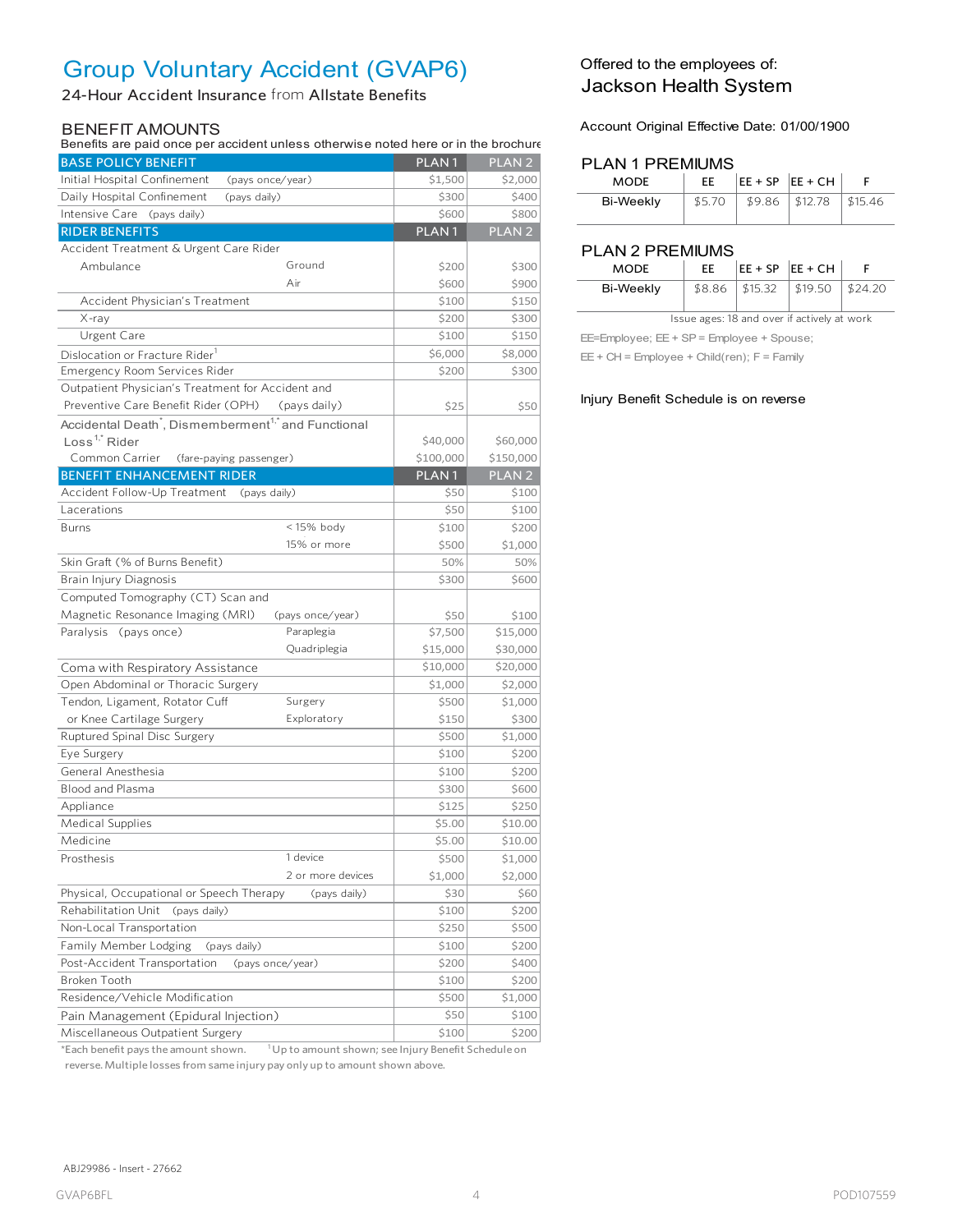## INJURY BENEFIT SCHEDULE

Benefit amounts for coverage and one occurrence are shown below.

| <b>COMPLETE DISLOCATION</b>                                               | PLAN <sub>1</sub> | PLAN <sub>2</sub> |
|---------------------------------------------------------------------------|-------------------|-------------------|
| Hip joint                                                                 | \$6,000           | \$8,000           |
| Knee or ankle joint <sup>1</sup> , bone or bones of the foot <sup>1</sup> | \$2,400           | \$3,200           |
| Wrist joint                                                               | \$2,100           | \$2,800           |
| Elbow joint                                                               | \$1,800           | \$2,400           |
| Shoulder joint                                                            | \$1,200           | \$1,600           |
| Bone or bones of the hand <sup>*</sup> , collarbone                       | \$900             | \$1,200           |
| Two or more fingers or toes                                               | \$420             | \$560             |
| One finger or toe                                                         | \$180             | \$240             |
| COMPLETE, SIMPLE OR CLOSED FRACTURE                                       | PLAN <sub>1</sub> | PLAN <sub>2</sub> |
| Hip, thigh (femur), pelvis <sup>++</sup>                                  | \$6,000           | \$8,000           |
| $^{\tiny{++}}$<br>Skull                                                   | \$5,700           | \$7,600           |
| Arm, between shoulder and elbow (shaft),                                  |                   |                   |
| shoulder blade (scapula), leg (tibia or fibula)                           | \$3,300           | \$4,400           |
| Ankle, knee cap (patella), forearm (radius or ulna),                      |                   |                   |
| collarbone (clavicle)                                                     | \$2,400           | \$3,200           |
| Foot **, hand or wrist **                                                 | \$2,100           | \$2,800           |
| Lower jaw <sup>++</sup>                                                   | \$1,200           | \$1,600           |
| Two or more ribs, fingers or toes, bones of face or nose                  | \$900             | \$1,200           |
| One rib, finger or toe, coccyx                                            | \$420             | \$560             |
| <b>LOSS</b>                                                               | PLAN <sub>1</sub> | PLAN <sub>2</sub> |
| Life, hearing, speech, or both eyes, hands, arms, feet,                   | \$40,000          | \$60,000          |
| or legs, or one hand or arm and one foot or leg                           |                   |                   |
| One eye, hand, arm, foot, or leg                                          | \$20,000          | \$30,000          |
| One or more entire toes or fingers                                        | \$4,000           | \$6,000           |

Knee joint (except patella). Bone or bones of the foot (except toes). Bone or bones of the hand (except fingers). \*\* Pelvis (except coccyx). Skull (except bones of face or nose). Foot (except toes). Hand or wrist (except fingers). Lower jaw (except alveolar process).

FOR HOME OFFICE USE ONLY - GVAP6 (GRK10K)

Opt 1 - 3.0U Base; 3.0U D/F; 2.0U AUC; 2.0U ERS; 2.0U ADD; 1.0U BER; 1.0U OPH; 24 Hour Opt 2 - 4.0U Base; 4.0U D/F; 3.0U AUC; 3.0U ERS; 3.0U ADD; 2.0U BER; 2.0U OPH; 24 Hour ABQ V 09.01.2021 RE V 06.03.2020



For use in enrollments sitused in: FL. This rate insert is part of the approved brochure for Jackson Health System and is not to be used on its own.

This material is valid as long as information remains current, but in no event later than September 23, 2024. Allstate Benefits is the marketing name used by American Heritage Life Insurance Company (Home Office, Jacksonville, FL), a subsidiary of The Allstate Corporation. ©2021 Allstate Insurance Company. www.allstate.com or allstatebenefits.com.

ABJ29986 - Insert - 27662